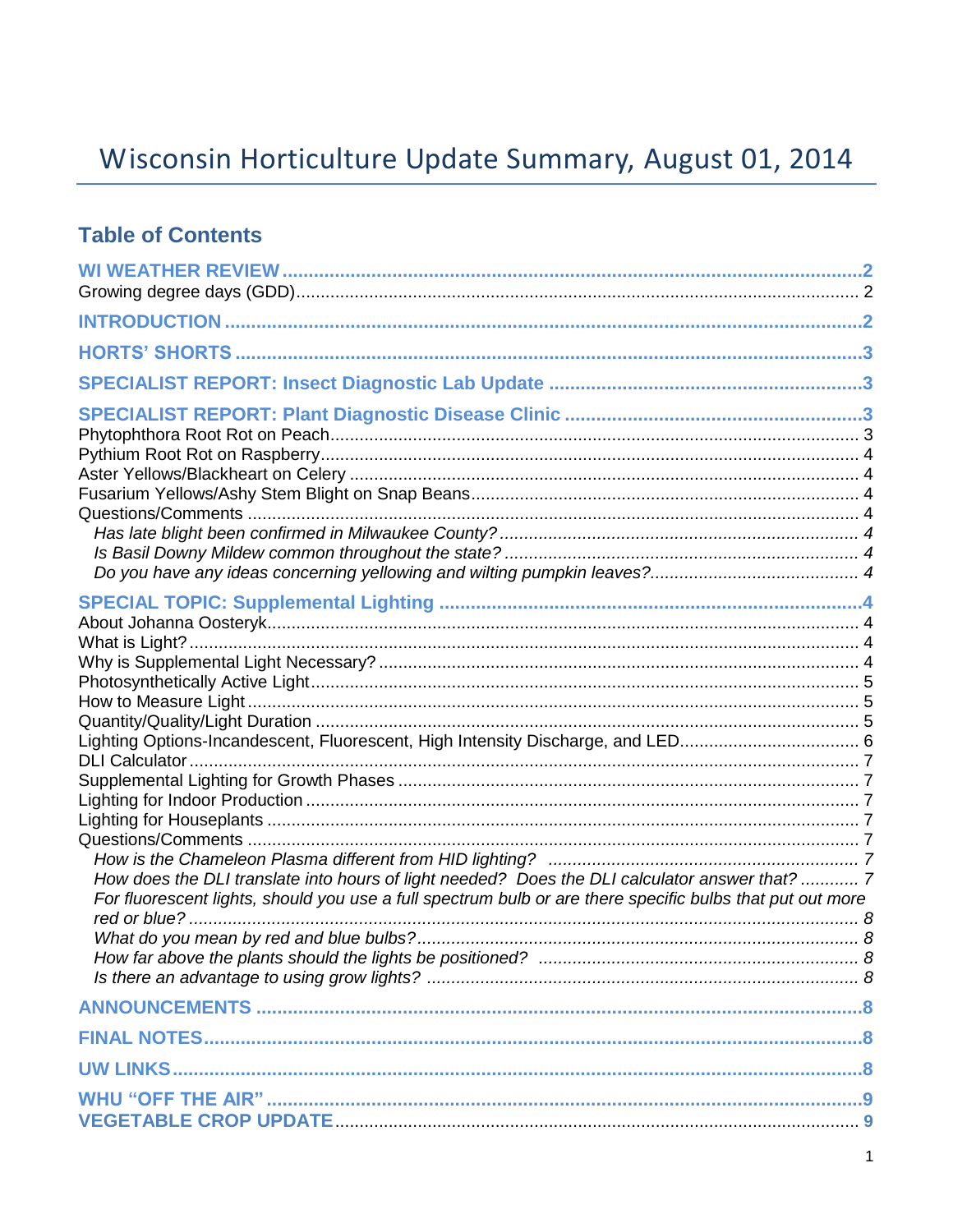## **WI WEATHER REVIEW**

Cool summer temperatures and scattered afternoon and evening showers prevailed during the final week of July. A nearly stationary area of upper level low pressure dominated Wisconsin's weather, which was characterized by partly sunny skies, scattered showers, and a few isolated late-day thunderstorms. High temperatures were mainly in the 70s to lower 80s, some 5-10 degrees below normal for late July. Lows ranged from mid-40s to low 50s in the north with mid-50s to lower 60s in most other areas. Needed rainfall across the state improved declining topsoil moisture reserves and eased stress on pollinating corn and pod-setting soybeans. Rain has been insufficient for much of Wisconsin in July. Madison has received only 1.08 inches as of July 30, which is 2.85 inches below average. Condition ratings for the state's crops remain 72-85% in the good to excellent range, despite this month's predominantly cool and dry weather pattern. (Wisconsin Pest Bulletin, Vol. 59, No. 13, July 31, 2014)

## Growing Degree Days (GDD)

Growing degree days is an accumulation of maximum and minimum temperatures as directly related to insect and plant development. As of July 30, in Wisconsin, the GDDmod 50 ranged from 915 to 1672: Appleton-1324; Bayfield-915; Beloit-1672; Big Flats-1441; Cumberland-1266; Crandon-1071; Crivitz-1167; Eau Claire-1458; Fond Du Lac-1335;Green Bay-1229; Hancock-1441; Hartford-1327; Juneau-1424; LaCrosse-1625; Lone Rock-1635; Madison-1553; Medford-1176; Milwaukee-1276; Port Edwards-1393; Racine-1279; Sullivan-1327; Waukesha-1327; Wausau-1217 (WI Pest Bulletin Volume 59 Number 13 July 31, 2014). To determine the Degree Days of any city in Wisconsin, use the Degree Day calculator at

http://agwx.soils.wisc.edu/uwex\_agwx/thermal\_models/many\_degree\_days\_for\_date

The following phenological information gives a perspective on how GDD accumulation relates to some plant and insect development [\(http://bygl.osu.edu/](http://bygl.osu.edu/) and http://www.entomology.umn.edu/cues/Web/049DegreeDays.pdf): squash vine borer adult emergence, 900; panicled goldenraintree, first bloom, 924; June bride little leaf linden, first bloom, 953; azalea bark scale, egg hatch, 957; Japanese beetle, adult emergence, 970; rosebay rhododendron, first bloom, 1,010; June bride littleleaf linden, full bloom, 1,115; bottlebrush buckeye, first bloom, 1,158; Ural falsespirea, first bloom, 1,170; panicled goldenraintree, first bloom, 1251; Rose-of-Sharon first bloom, 1347; pine needle scale egg hatch-2<sup>nd</sup> generation, 1349; euonymus scale-2<sup>nd</sup> egg hatch,1923; magnolia scale-egg hatch, 1934; banded ash clearwing borer-adult emergence, 2195.

## **INTRODUCTION**

Today's WHU host was Douglas County agriculture/horticulture educator Jane Anklam. The specialist was PDDC director Brian Hudelson. The special guest this week was Johanna Oosterwyk in the UW-Madison Department of Horticulture, manager of the D.C. Smith Greenhouse. Other discussion participants were representatives of the following counties: Douglas (Jane); Kenosha (MGVs); Milwaukee (Sharon); Pierce (Diana); St. Croix (Heidi); Waukesha (Ann); Winnebago (Kimberly); Portage (Walt).

# **HORTS' SHORTS**

This week, Jane delighted participants by asking for area reports based on nearby watersheds. County agents reported a mixed bag of issues.

Southeast watersheds of upper and lower Rock River, the Fox River, the Root and the Pike:

Milwaukee County: We have had no rain for a couple of weeks so it is dry. Goldenrod is starting to flower; milkweed beetle, 0.5 inch long squash vine borer larvae and larger populations than previous years of pollinators and Monarch butterflies are here, but Japanese beetle populations are still low. We are happy that maple tar spot is not prevalent, considering the last couple of years were bad for this fungus.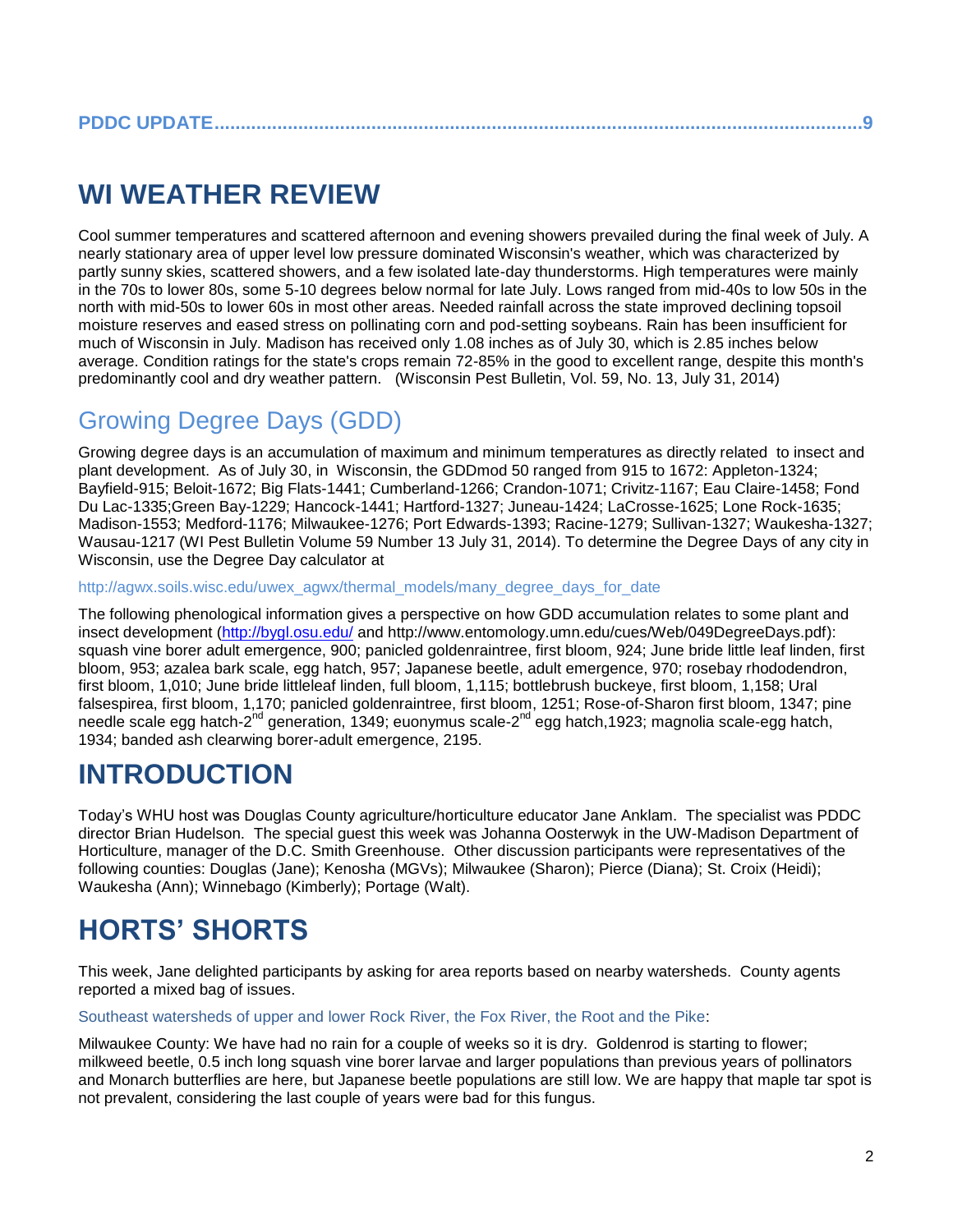Waukesha (Ann): Wide variety of plants came in, lots of questions about leaf spot diseases on tomato due to cool weather. No late blight yet.

Eastern watersheds-the Wolf River, the lower Fox, and Lake Michigan shoreline:

Winnebago County: It has been quiet, but we are getting a few calls about blossom end rot and plant/weed ID. We had one question on yellowing pumpkin leaves which we are following up with Brian. It has been hit or miss on the rain.

North Central watersheds-Upper Wisconsin River:

Portage County: We are just west of eastern continental divide, close to the mighty Plover River. Late blight has been confirmed in our county. We are getting reports of leaf spots on tomato which are possibly a nutrient deficiency or Septoria leaf spot . We had a grass ID, which we finally decided was smooth brome grass with Mark's help. Farm Tech days are coming up and we are anticipating good attendance.

Northwestern watersheds-the Chippewa and lower Chippewa Rivers, Eau Claire River, Pepin River:

St. Croix County: We had calls on oak wilt and how to minimize its spread, buckthorn control, bats. Plant ID included woodland plant hog peanut and the difference between poison ivy and Virginia creeper and how to eliminate them. I had SWD in my home garden, which I am trying to minimize. We have had no rain and we really want it.

Pierce County: Some raspberry growers are proactively spraying for Spotted Wing Drosophila because of its historic presence here. There is still adequate soil moisture, although we could use some rain. We had a variety of fungal diseases with a case of Impatiens Downy Mildew confirmed. Problems with apple tree dieback are continuing. Gnats and blackflies are driving people crazy and they are desperate for control options.

#### North watersheds-Bayfield and Ashland:

Douglas County: We have had good rain. The temperatures have been cool, so tomatoes are still just blossoming but peppers are aborting due to the cool nights. We are used to short seasons, but we are wondering if we will get any tomatoes this year. Not many insect problems yet. We will be doing weed and pest tours in the community gardens and hope we find some. We are still seeing apple decline due to winter injury. Things look pretty.

## **SPECIALIST REPORT: Insect Diagnostic Lab Update**

*Presented by P. J. Liesch, Interim Assistant Faculty Associate, UW-Madison Department of Entomology, and Interim Manager of the UW-Extension Insect Diagnostic Lab* [pliesch@wisc.edu](mailto:pliesch@wisc.edu)

There was no IDL update this week.

## **SPECIALIST REPORT: Plant Diagnostic Disease Clinic**

Presented by Brian Hudelson, Sr. Outreach Specialist, UW-Plant Pathology, and Director of the UW-Extension Plant Disease Diagnostics Clinic (PDDC) [bdh@plantpath.wisc.edu](mailto:bdh@plantpath.wisc.edu)

The PDDC update for July 25 through August 1 is attached to the end of this summary.

It has been busy week in the clinic again for vascular wilts on woody plants, and we diagnosed oak wilt on red/white/and an unidentified oak. Cherry, apple, and crabapple trees are still coming in with decline and collapse due to winter injury, some with canker fungi as a secondary cause. Numerous root rot species, affecting woody and herbaceous ornamentals and vegetables, including peach, raspberry, vinca, balsam fir and beans were seen this week. Our first report this year of Impatiens Downy Mildew was confirmed. Vegetable diseases were prevalent this week. We saw more black rot on kale and collard greens. Septoria leaf spot, early blight, bacterial spot and bacterial canker, and walnut toxicity on tomato were also identified. Powdery mildew on pumpkins is common now.

#### Phytophthora Root Rot on Peach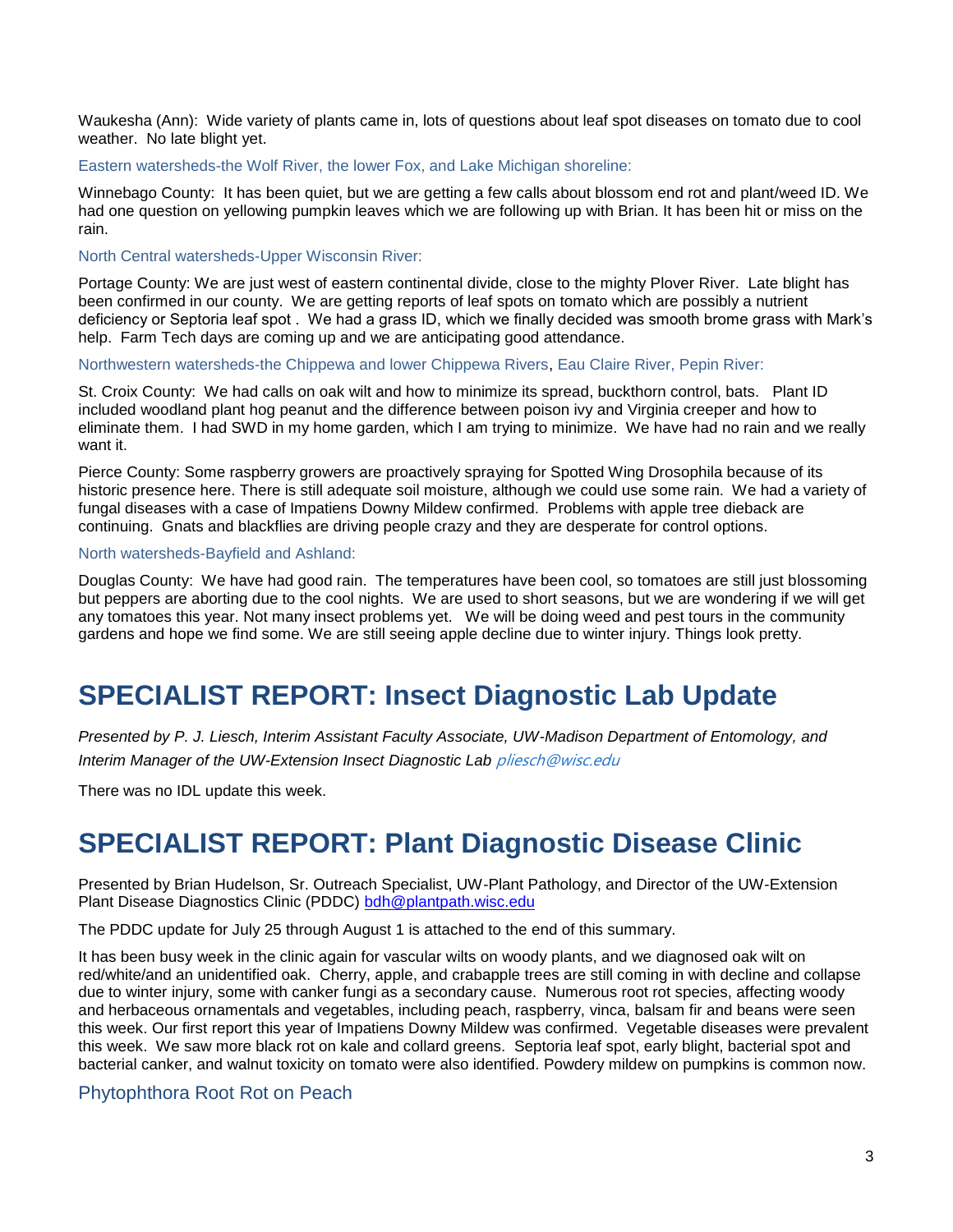We found this on root tissue from peach transplants in a commercial orchard. Many of their new trees collapsed and died.

## Pythium Root Rot on Raspberry

A homeowner submitted the raspberry sample that was affected with pythium.

### Aster Yellows/Black Heart on Celery

We identified the aster yellows phytoplasm on celery. The symptoms were yellowing, distorted and stunted leaves. This sample also had interior deterioration of the crown, but no pathogens were identified from culturing. We attributed the rotten interior to a disease called Black Heart, which is similar to Tomato Blossom End Rot in that it is a nutrient deficiency of calcium uptake.

### Fusarium Yellows/Ashy Stem Blight on Snap Beans

These poor green beans were afflicted with numerous root rot pathogens including fusarium, phytophthora, and rhizoctonia. In addition, we diagnosed fusarium yellows(Fusarium oxys and a pathogen called Macrophomina phaseolina. In soybeans the latter fungus causes Charcoal Stem Rot, but in green beans it causes Ashy Stem Blight. Brian enjoyed describing the growth in culture, particularly the speckled appearance due to the microsclerotia.

[http://labs.russell.wisc.edu/pddc/files/Fact\\_Sheets/FC\\_PDF/Charcoal\\_Rot\\_of\\_Soybean.pdf](http://labs.russell.wisc.edu/pddc/files/Fact_Sheets/FC_PDF/Charcoal_Rot_of_Soybean.pdf) [http://www.cals.ncsu.edu/course/pp728/Macrophomina/macrophominia\\_phaseolinia.HTM](http://www.cals.ncsu.edu/course/pp728/Macrophomina/macrophominia_phaseolinia.HTM)

### Questions/Comments for Brian Hudelson

#### *Has late blight been confirmed in Milwaukee County?*

It has not been diagnosed from my lab, but maybe Amanda Gevens' lab has confirmed it. It would be worth following up with Amanda.

#### *Is Basil Downy Mildew common throughout the state?*

It is common in the Madison area and I would expect that to be true statewide, although I haven't had samples from elsewhere. If you come to Madison, we can visit Allen Centennial Gardens which has some infected basil plants. Downy mildews have done very well this year. We have seen it on basil, impatiens, and on onion.

#### *Do you have any ideas concerning yellowing and wilting pumpkin leaves?*

(This discussion preceded the actual conference.) Are the leaves in the center or at the tips? If in the center, it could be powdery mildew which can cause leaves to dry up and wilt. It may also be a fertility issue.

## **SPECIAL TOPIC: Supplemental Lighting**

*Presented by* Johanna Oosterwyk of UW Dept. of Horticulture and manager of the D.C. Smith Greenhouse, the teaching greenhouse for the College of Agriculture

Johanna Oosterwyk gave a presentation about supplemental lighting as it applies to both commercial growers homeowners who want their indoor plants to perform well. Two powerpoint documents accompanied her talk and are attached to the WHU update. There is a lot of background information on the powerpoints through page 15 which she skimmed through but is worth perusing.

### *About Johanna Oosteryk*

Johanna has degrees in both Horticulture and Life Science Communications from UW-Madison. She spent 20 years working in greenhouses, and in market gardens and nursery crops before that.

### *What is Light?*

Light is energy and white light contains all the colors or wavelengths of light. It is important to remember this concept because of what plants do with the light. The beautiful process of photosynthesis allows plants to harvest the light energy and turn it into chemical energy in the form of storable carbohydrates.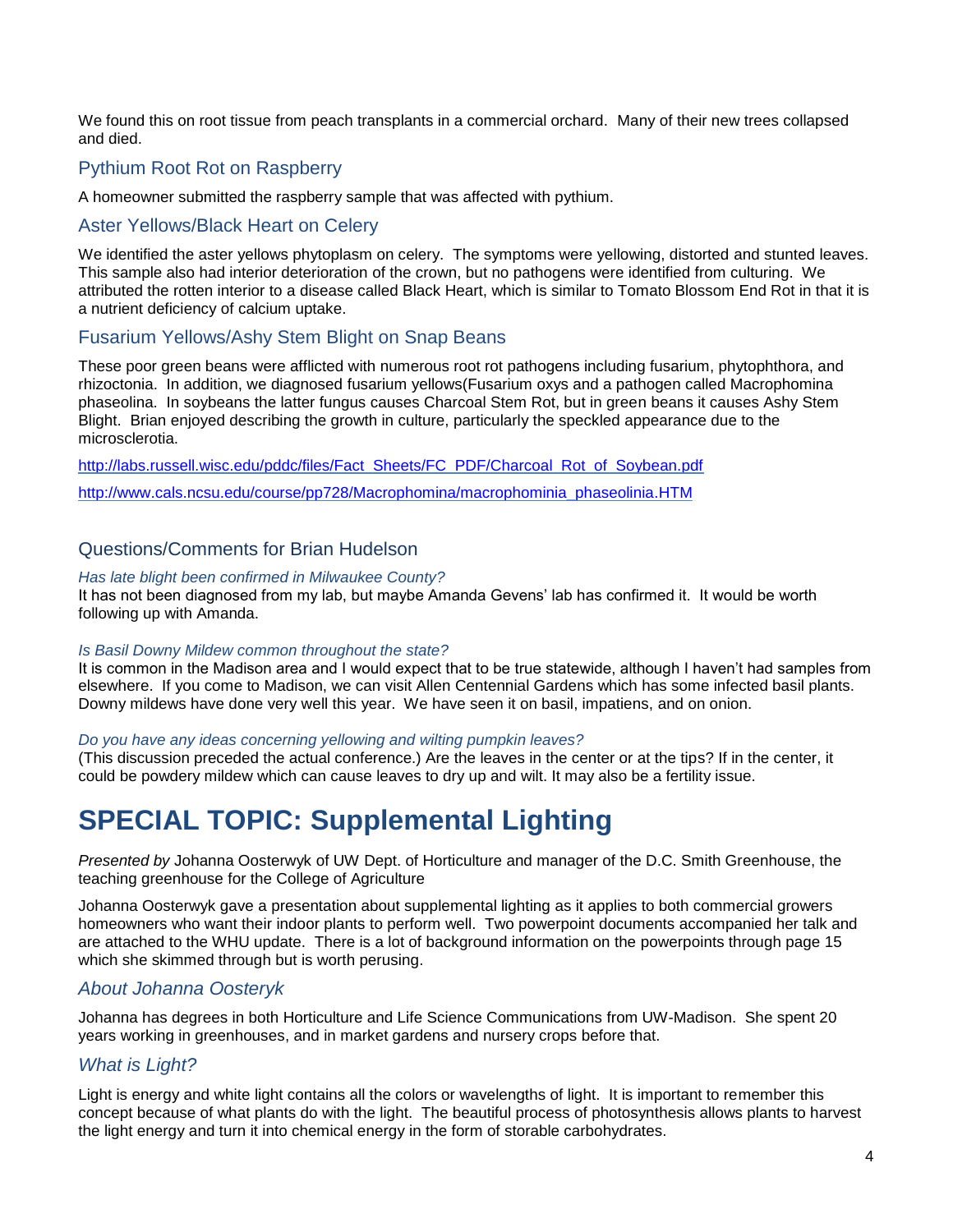### *Why is Supplemental Light Necessary?*

In general, the more light plants have the more carbohydrates they can produce to use and to store. We don't usually worry about sufficient light outdoors, but indoors is another story. When plants are grown indoors or brought indoors either to a greenhouse or a home, the physical structure shades the plants and induces a light deficit. Supplemental lighting makes up the difference between what light plants get and what they need to thrive.

## *Photosynthetically Active Light*

Not all wavelengths of light are used by plants. The powerpoint shows the spectral wavelengths where chlorophyll absorbs most efficiently. Plants absorb red and blue light better than other wavelengths or colors for photosynthesis.

### *How to Measure Light*

In order to optimize growth, the grower must know how much light the plant is getting and more is better. The most common way to measure light is to measure illumination; that is, how bright the light is. The units for illumination are lux or footcandles. Unfortunately, light meters are calibrated to measure the wavelengths of light that humans are most sensitive to, which are the green and yellow wavelengths. It can be a bit tricky when applying light meter readings to optimize supplemental lighting for plants. Light sources typically inform you about the brightness, but plants are more interested in the energy available for photosynthesis. This is an important distinction.

It is more accurate to measure irradiance using a quantum meter, which measures light energy of Photosynthetically Active Radiation (PAR) in watts/ $m^2$  or  $\mu$ mol/m<sup>2</sup>/sec These meters are calibrated for the optimal photosynthetic wavelengths and give commercial growers more appropriate information for optimally growing plants to maximize photosynthesis and thus return on their investment.

Homeowners can get by using footcandles, but commercial growers are prudent to measure PAR to fine tune conditions.

### *Quantity/Quality/Light Duration*

Three properties growers need to know for supplemental lighting are: Quantity- how much light or energy plants are getting or irradiance Quality-which wavelengths of light plants are getting or light spectrum Light Duration-how long are plants absorbing light

The quantity of light directly affects photosynthesis and plant growth. Each species is adapted to particular light levels. That is, some plants do better in shade and some do better in full sun. In greenhouses, an important variable is the Daily Light Integral (DLI), measured in units of mol/m<sup>2</sup>/day. For perspective, outdoor growth is affected by Growing Degree Days which are based on temperature. In the greenhouse or home, temperature is controlled by the grower so the critical factor becomes the DLI and the goal is to optimize this factor for the crop being grown. The DLI is a cumulative measure of the amount of light exposure. The powerpoint slide shows the DLI for some crops. It is 5-10 or 7-15 for foliage or vegetable plants and natural light in the greenhouse may be sufficient even in March. It is 20-30 or 25-30 for flowers or fruit however plants may not receive this without supplemental light. By knowing the DLI of the crop you want to produce, you can provide the amount of supplemental light needed.

Two other important concepts regarding the quantity of light and the DLI are the Light Compensation Point (LCP) and the Light Saturation Point (LSP). For the former, the LCP is the lowest level of light needed to photosynthesize enough carbohydrates to equal the amount of carbohydrates expended in respiration. In other words, the point at which light is the limiting factor to growth and the plant just survives. Above this point, carbohydrates can be stored and plants can bulk up, for instance radishes can swell. Below this point, the plant is expending more calories than it is producing and must use stored carbohydrates. Since this number is based on a cumulative total, one way to lower costs for supplemental lighting is to increase the time the lights are on, rather than purchasing more fixtures. This is also a way for the homeowner to meet the light needs of houseplants.

In contrast, at the LSP, light is no longer the limiting factor for photosynthesis. In that case, carbon dioxide or water may be the limiting factor.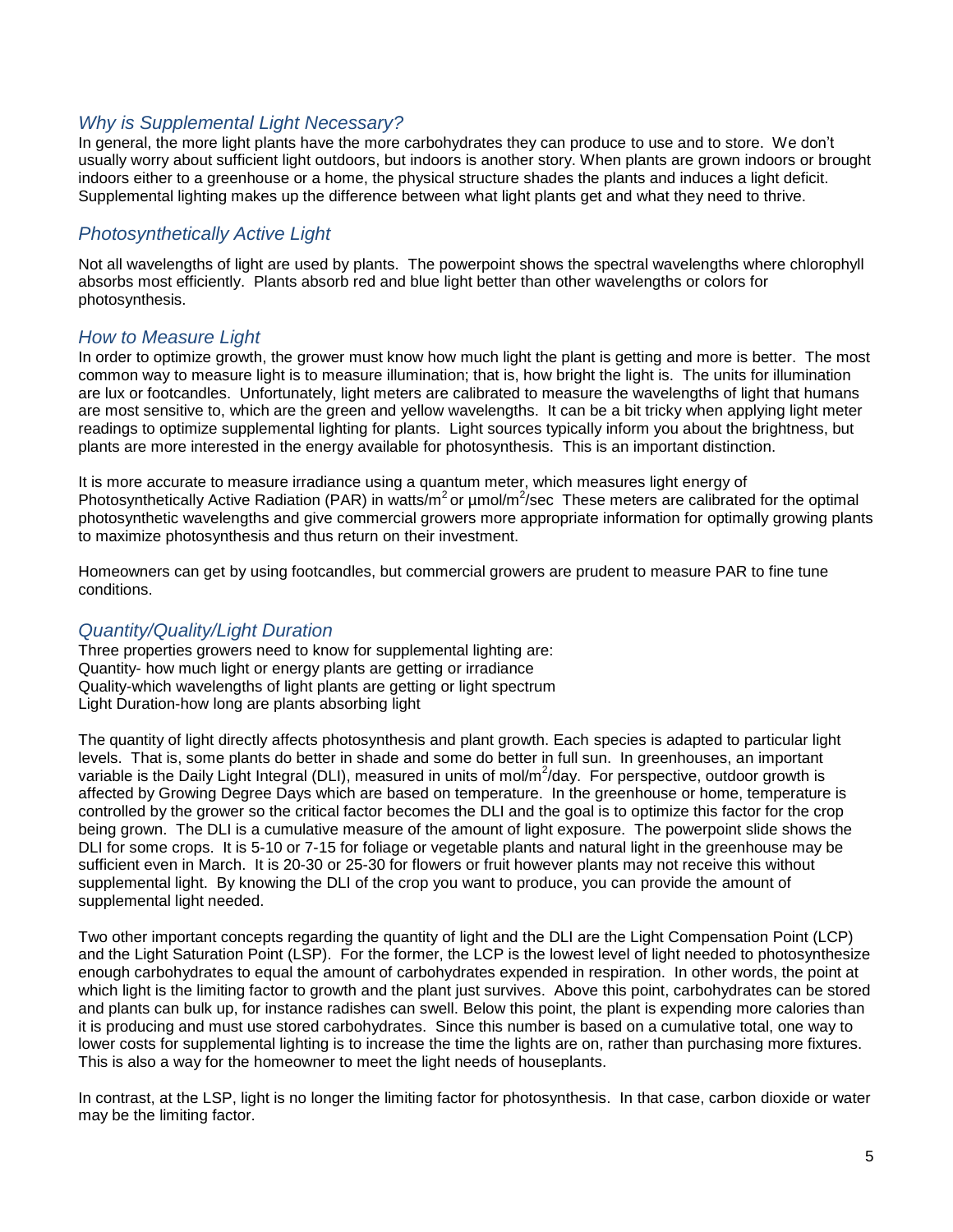Plants can be acclimatized to other than the optimum light. For instance, shade plants can adapt to higher light levels or houseplants can adapt to lower light levels. They won't do great, but they will survive. In the greenhouse, you want to optimize supplemental lighting so that enough light is being provided for the plants to thrive but no energy is being wasted.

The quality of light is important as different wavelengths drive different phases of growth. Blue light helps with leaf development and height control. Without blue light, plants become tall and spindly. Red light helps induce flowering and without it plants may not flower or seed may not germinate.

Duration of light is a seasonally changing variable outside. Some plants are photoperiodic and certain developmental milestones, particularly flowering, is induced or inhibited depending on the light duration. Growers may want to take advantage of this plant characteristic depending on what they are trying to market. For instance, chrysanthemums and poinsettias are short day plants and require more than 12 hours of darkness per day to induce flowering. Lilies and petunias on the other hand are long day plants; they require less than 12 hours of darkness per day to flower.

In summary, we may want to grow plants when they naturally would not be growing or induce flowering when it wouldn't normally occur and so controlling the quality, quantity, and DLI with supplemental lighting is critical.

#### *Lighting Options-Incandescent, Fluorescent, High Intensity Discharge, and LED*

How is supplemental light provided? Incandescent, fluorescent, HID, and LED are all options and each has advantages and disadvantages.

#### *Incandescent*

This is the least expensive option but has enough disadvantages that it is not recommended. Incandescent bulbs are short-lived and inefficient, converting only 7% of the energy input into light, with the rest of the energy input producing heat. Because of this heat, the bulbs must be positioned far enough from the plants to avoid overheating them. The spectrum of light produced is mostly in the yellow/red wavelengths, so it is good for triggering or delaying flowering in photoperiodic species and is only recommended as a light source for this purpose. It specifically inhibits short day flowering. Even if you are using another type of fixture, just one incandescent fixture can promote or delay flowering in photoperiodic species. As a homeowner, if your plants are not flowering, find out if they are photoperiodic and add some incandescent lighting.

#### *Fluorescent*

Fluorescent fixtures convert approximately 20% of energy input into light and they don't produce much heat so they can be placed close to the plants. They will not cause the plants to transpire excessively. The cost is typically \$20- 200 for a greenhouse fixture, with each bulb \$15-20. They have a good wavelength spectrum in the blue/green region for seedlings and seed germination. Homeowners can get decent seedling growth with a bank of 10 bulbs in the basement. They aren't great for greenhouses because the fixtures themselves shade the plants from natural light which is free.

#### *High Intensity Discharge (HID)*

The most common fixture used in commercial greenhouse production. HID fixtures convert approximately 30% of energy input into light with output in the 400-1000 watt range, but they also give off lots of heat which can cook your plants. The fixtures cost \$300-400, with approximately \$25-30/bulb, but they have a long life-span. Their efficacy depends on what reflector is used; it should be shaped to direct the light downward to the bench surface and not let any light go upward. The manufacturers of these bulbs can work with the grower to develop a light plan which takes into consideration the greenhouse being used. The light plan maximizes the light output while making the light consistent to prevent shadows or bright spots. These are not typically used by a homeowner.

#### *Light Emitting Diode (LED)*

These fixtures convert 20-30% of energy input into light. Right now they are the most expensive at \$700-1500 per fixture, but costs are decreasing so they are increasingly used for commercial production. The lights are also not replaceable as there is no "bulb", but they do have about an average 50,000 hour life span. Each LED is a little circuit and is soldered directly to a greenboard. A distinct advantage of LED lighting is that each LED emits a very narrow color band, only red or blue wavelengths are emitted. LED grow lights look purple due to the mix of red and blue which is a little disconcerting for greenhouse workers and sometimes a few white ones will be added for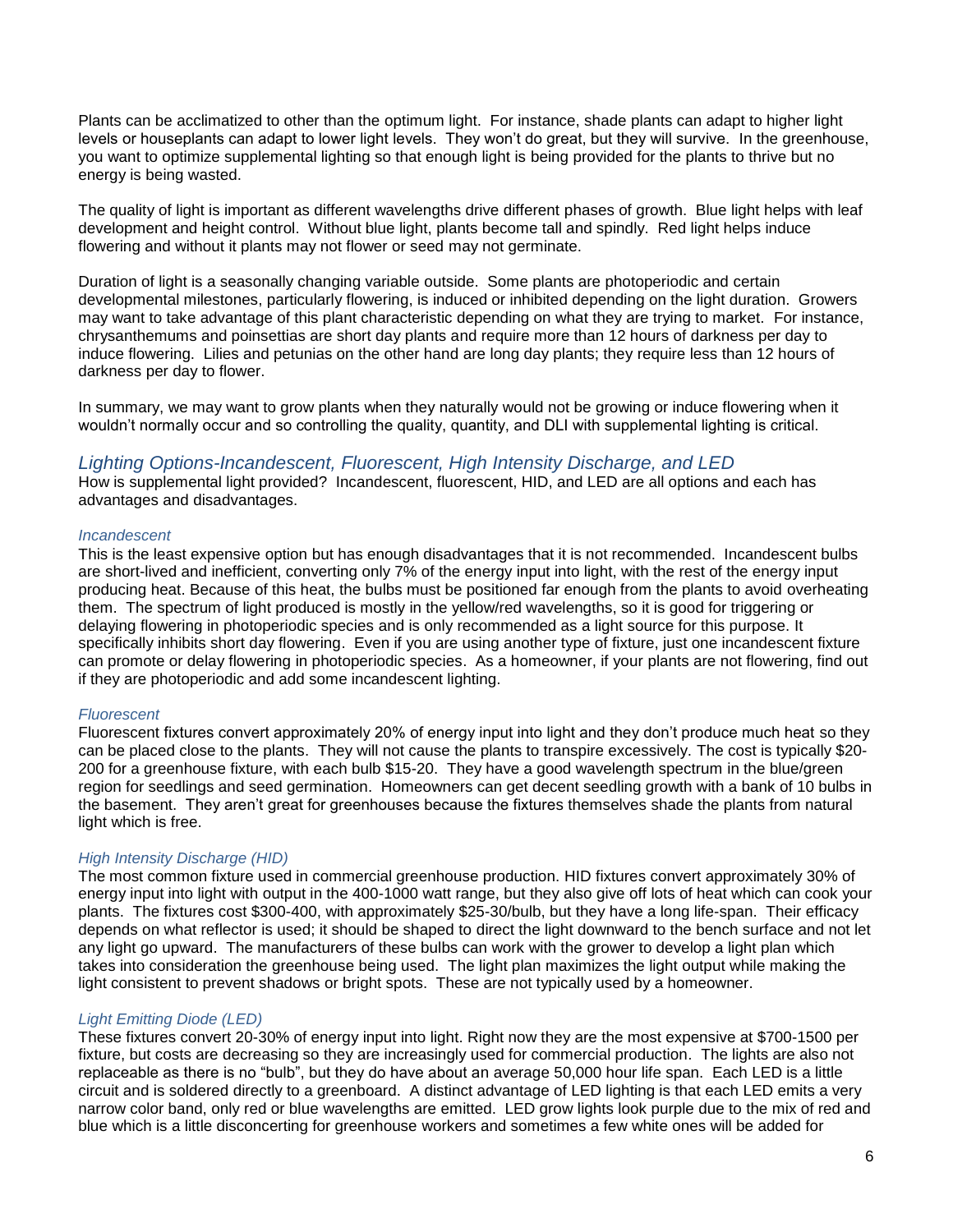working light. You definitely do not want to use white LEDs only as they will not provide the correct wavelengths for optimum photosynthesis. The higher efficiency claims derive from the fact there are no wasted wavelengths and all of the energy that is emitted can be used by the plant for photosynthesis. The savings come in when paying for electricity for supplemental lighting. We are seeing upgrades to germination and growth chambers for research purposes and LEDs appear to be just as effective as HID for plant growth and development.

## *DLI Calculator*

Whatever light fixture is considered, there is a DLI calculator from the New Hampshire Extension which can give recommendations. You can input either the light fixture to find out the quantity and quality of light for that fixture or what crop you want to grow to get a recommendation of what kind of fixture to use. Using this tool helps economize supplemental lighting costs by achieving the DLI most efficiently.

## *Supplemental Lighting for Growth Phases*

Different fixtures are more suitable for different growth plant phases. For seedling germination by either the greenhouse grower or homeowner, the quality of light should be in the red wavelengths and can be provided by fluorescent (great for homeowner), HID or LED (both good for commercial grower) fixtures. Incandescents are not recommended because they give off too much heat which can dry out the seedlings. LEDs also give off heat, but out the back of the fixture where it doesn't impact evaporation as much. HID can also give off a lot of heat.

In greenhouses where bedding plants or early stages of vegetable plants are being grown, natural light even in March or April is sufficient. In that case, why spend the money on the fixtures or electricity? Bedding plant growers rarely need supplemental lighting, except for germination. Stretching of plant stems can usually be blamed on packing the plants in too densely which prevents light from penetrating. However, vertical LED light wands have been developed that can be used within the canopy of the plants instead of overhead. This type of fixture allows light to penetrate deeper into the canopy of closely grown plants, especially greenhouse tomatoes, peppers and cucumbers.

However, if you are growing plants in greenhouses in the winter for flowers or fruits, you will probably need to pay for some supplemental lighting. It is prudent to get the lighting plan.

## *Lighting for Indoor Production*

There is more interest in growing completely indoors, especially in the winter months, where there is no natural light source such as in an old warehouse or barn. The structure can be insulated to minimize heating costs, but you will need to provide a complete balanced spectrum of light. The light can be supplied by fluorescent (since shading natural light is not a concern), HID or LED with a mix of red and blue. We are seeing crops such as greens and herbs which are grown this way, but you want to make sure that it is a high value crop that can pay back the production costs.

## *Lighting for Houseplants*

For growing houseplants either in the home in a dim corner or an office setting with few windows, generally we are pretty close to the light compensation point, where plants are still alive but not growing vigorously. For us, the light level is good enough to see by, but our plants are being starved. Instead of increasing the number of lights, just leave the lights on longer even up to 24 hours. Fluorescent lighting is fine; there are LEDs made for the home but they are still an expensive option at \$125-175 per fixture including "bulb"; just one incandescent can be used to induce flowering just be careful of the duration.

## **Questions/Comments for Johanna Oosteryk**

In my grower magazines, there is a lighting system called Chameleon Plasma, which purports to be 300 watts but it *is somewhat vague. How is the Chameleon Plasma different from HID lighting?*  Is it even an HID light? I am not familiar with that product but will look into it and get back to you.

### *How does the DLI translate into hours of light needed? Does the DLI calculator answer that?*

The DLI calculator will answer that. One of the slides showed needed DLI for a variety of crops. It will ask you a bunch of questions like what light fixture you have and what time of year it is. It will calculate your ambient natural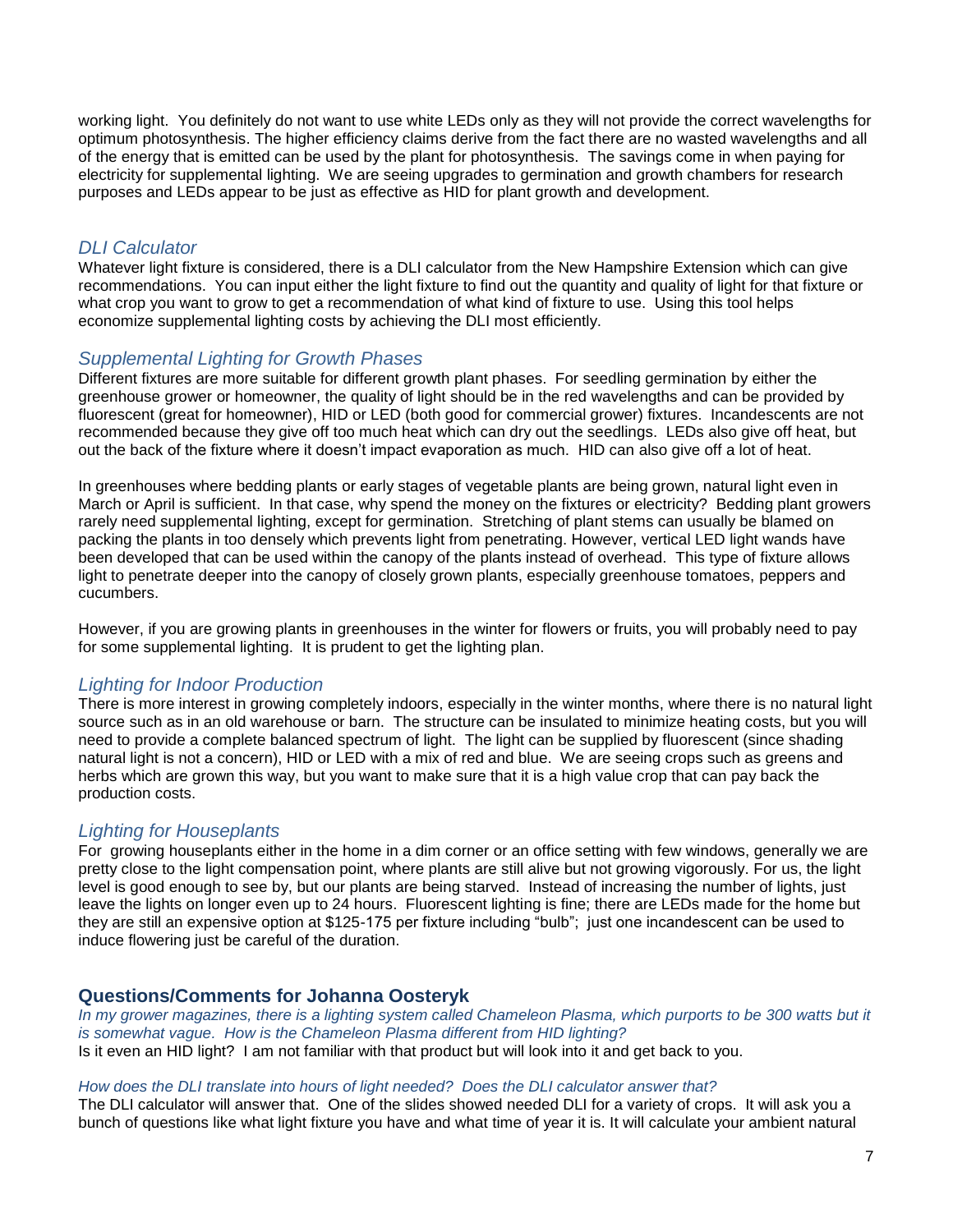light level based on your latitude. In Wisconsin in March, we can already achieve a DLI of about 10. That is sufficient for bedding plants which is why growers don't normally need to add light. It is not enough for tomato fruit production though. The DLI calculator will tell you how you can achieve the needed value of 25 for that crop based on the fixture you have.

*For fluorescent lights, should you use a full spectrum bulb or are there specific bulbs that put out more red or blue?*  You can do it either way, by using red and blue bulbs or paying extra for a bulb with special coating that will give a more complete spectrum. The plant doesn't care how the light is provided as long as the wavelengths are there.

#### *What do you mean by red and blue bulbs?*

Warm fluorescent bulbs give more light in the red/yellow spectrum and cool fluorescent bulbs give more light in the blue spectrum.

#### *How far above the plants should the lights be positioned?*

Bulbs should be 6-8 inches above seedlings because you want higher light intensity and 2-3 feet above houseplants because you want to see the plants. For LED grow lights for homes, green leaves will look black.

#### *Is there an advantage to using grow lights?*

Yes, but keep in mind that houseplants are usually chosen since they will take lower light so we are normally skirting around the light compensation point. Pothos, philodendron, and snake plants will survive with no supplemental light; all do much better if a little extra light is provided. African violets will maintain leaves, but with just a little more light they will actually flower. The owner has to decide whether investing in the grow lights and the extra cost of electricity to make their plants flourish is worth it.

## **ANNOUNCEMENTS**

Sharon: At the State Fair in Milwaukee, our master gardeners have prepared a model of a backyard with a butterfly garden in the DNR area. Stop by and introduce yourself. Next year we will change it to a pollinator garden since it attracts more than just butterflies.

Brian: UW Day at the State Fair is Wednesday. Our booth is in the open grassy area of the midway. Last week's summary and pod cast will be up by midnight tonight.

Walt: August 12-14 is Farm Tech Days in Portage County. It's going to be a great show.

Heidi: In the Northwest, Brian will be giving his disease talk to MGVs on August 20. For any master gardener vacationers, put us on your itinerary.

The team teleconference will be next week immediately after WHU at 10:30. An agenda will be forthcoming. It will use the same lines and dial-in number.

## **FINAL NOTES**

The next meeting is August 8. Ann Wied from Waukesha County will be hosting and the special topic will be seed saving presented by Grant Olson of the Seed Savers Exchange.

The full audio podcast of today's and archived WHU conferences can be found at<http://fyi.uwex.edu/wihortupdate/> **UW LINKS**

Wisconsin Horticulture webpage [http://hort.uwex.edu](http://hort.uwex.edu/)

UW Plant Disease Diagnostics webpage <http://labs.russell.wisc.edu/pddc/>

UW Insect Diagnostic Lab<http://www.entomology.wisc.edu/diaglab/>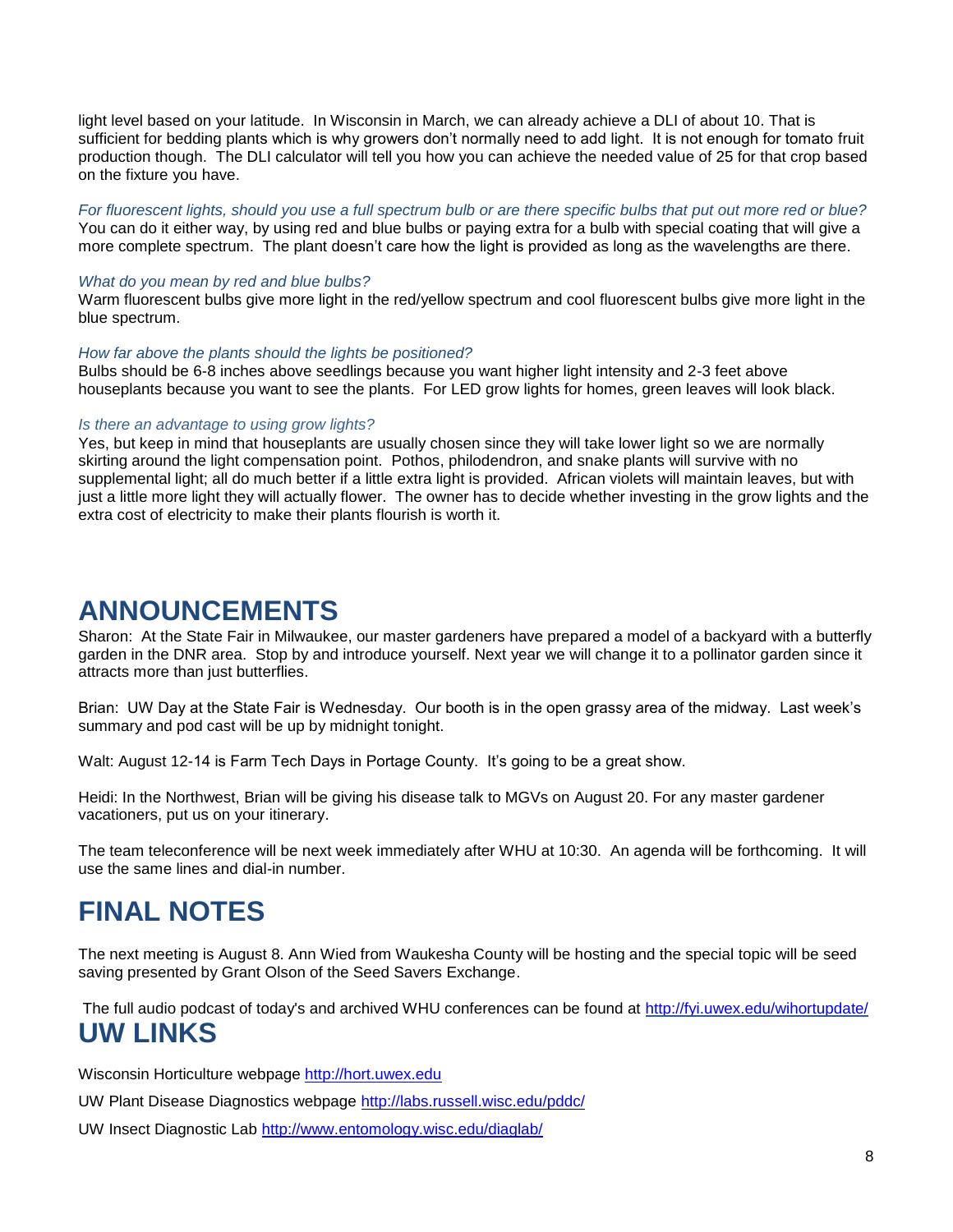UW Turfgrass Diagnostic Lab<http://labs.russell.wisc.edu/tdl/>

UW Vegetable Pathology Webpage<http://www.plantpath.wisc.edu/wivegdis/>

UW Vegetable Entomology Webpage [http://www.entomology.wisc.edu/vegento/people/groves.html#](http://www.entomology.wisc.edu/vegento/people/groves.html%23)

UW-Extension Weed Science https://fyi.uwex.edu/weedsci/

UW-Extension Learning Store [http://learningstore.uwex.edu](http://learningstore.uwex.edu/)

UW Garden Facts <http://labs.russell.wisc.edu/pddc/fact-sheet-listing/>

## **WHU "OFF THE AIR"**

During this past week specialists have commented on these issues off the air:

## **VEGETABLE CROP UPDATE**

Vegetable Crop Update Newsletter #16 is available at http://www.plantpath.wisc.edu/wivegdis/

Topics covered in the issue #16 include:

Late blight updates Blitecast and P-Days for late blight and early blight management Cucurbit downy mildew update Onion downy mildew confirmed in the state Plant Disease Diagnostic Clinic updates

## **PDDC UPDATE**

#### **UW-Extension/Madison Plant Disease Diagnostic Clinic (PDDC) Update**

*Brian Hudelson, Ann Joy, Joyce Wu, Tom Hinsenkamp, and Catherine Wendt, Plant Disease Diagnostics Clinic*

The PDDC receives samples of many plant and soil samples from around the state. The following diseases/disorders have been identified at the PDDC from July 26, 2014 through August 1, 2014.

| <b>PLANT/SAMPLE</b> | <b>DISEASE/DISORDER</b>  | <b>PATHOGEN</b>         | <b>COUNTY</b>   |
|---------------------|--------------------------|-------------------------|-----------------|
| <b>TYPE</b>         |                          |                         |                 |
| <b>BROAD-LEAVED</b> |                          |                         |                 |
| <b>WOODY</b>        |                          |                         |                 |
| <b>ORNAMENTALS</b>  |                          |                         |                 |
| <b>Burning Bush</b> | Phomopsis Canker         | <i>Phomopsis</i> sp.    | Dane            |
| Cherry (Weeping)    | Phomopsis Canker         | <i>Phomopsis</i> sp.    | Dane            |
|                     | Winter Injury            | None                    | Dane            |
| Maple (Japanese)    | Verticillium Wilt        | Verticillium sp.        | Dane            |
| Maple (Norway)      | Phomopsis Canker         | Phomopsis sp.           | Dane            |
| Maple (Unspecified) | Verticillium Wilt        | Verticillium sp.        | Wood            |
| Oak (Bur)           | <b>Tatters</b>           | None                    | Dane            |
|                     | <b>Tubakia Leaf Spot</b> | Tubakia sp.             | Dane            |
| Oak (Red)           | <b>Oak Wilt</b>          | Ceratocystis fagacearum | Waukesha        |
|                     | Sphaeropsis Canker       | <i>Sphaeropsis</i> sp.  | Dane            |
| Oak (White)         | <b>Oak Wilt</b>          | Ceratocystis fagacearum | Marathon        |
| Oak (Unidentified)  | <b>Oak Wilt</b>          | Ceratocystis fagacearum | Burnett, Dane,  |
|                     |                          |                         | Jackson, Racine |